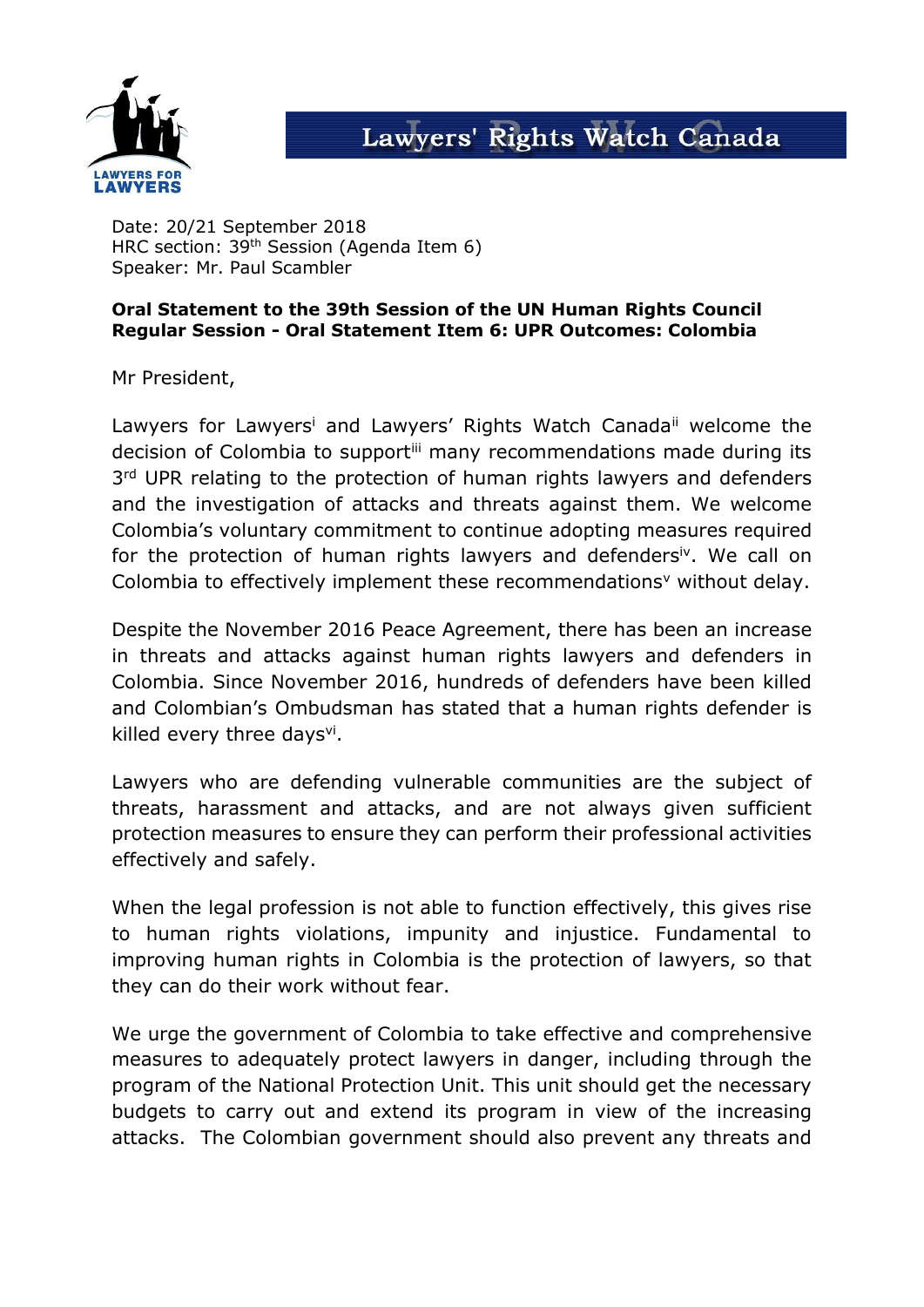## attacks against lawyers and promptly and thoroughly investigate any reports of attacks to end impunity.

Thank you.

120.56 Recognize and actively support the work of human rights defenders, including women human rights defenders, with specific measures to put an end to impunity for the violence committed against them and ensure the effective implementation of the existing protection mechanisms (Belgium);

120.57 Strengthen the programme on prevention and protection that includes victims of armed conflicts, human rights defenders, journalists, trade union leaders, land claimants and political leaders (Plurinational State of Bolivia);

120.58 Take further actions to improve the prevention of, and response to, threats, attacks and killings of human rights defenders and social leaders, through strengthening security, timely investigations and addressing impunity (Canada);

120.59 Take effective measures to combat the killing of human rights defenders and bring the perpetrators to justice (Congo);

120.60 Strengthen the existing mechanisms for the protection of human rights defenders, focusing on rural areas and territories where illicit economies flourish (Costa Rica);

120.61 Take the necessary measures to increase the political participation of women, in particular in legislative bodies (Costa Rica);

120.62 Step up efforts to prevent killings and attacks on human rights defenders and ensure full investigation of these crimes (Czechia);

120.63 Work with civil society to strengthen protection for members of vulnerable communities by implementing effective collective protection

schemes tailored to ethnicity, gender and regional circumstances (United States of America); 120.64 Protect, in collaboration with civil society, human rights defenders (France);

120.65 Ensure that activists, human rights defenders and other social and community leaders, especially in rural areas, are equally and effectively protected also in view of the current challenges facing the implementation of the final peace accord, by, inter alia, ensuring an effective presence of government

institutions in all areas of the country (Germany); 120.66 Consider establishing a protection programme for women rights defenders, taking into account their needs and realities from a gender- differentiated perspective, and allocate adequate financial and human resources for its implementation (Ghana);

120.67 Ensure the continuation of current measures to safeguard the work of human rights defenders and the ongoing judicial investigations into the murders of human rights defenders (Uruguay);

120.68 Continue to promote actions, through the National Reincorporation Council, to consolidate the efforts of reintegration and political participation (Dominican Republic);

120.69 Continue efforts to strengthen the institutional framework to protect and guarantee the work of defenders and social leaders (Dominican Republic);

120.70 Take all measures to protect human rights defenders and ensure that perpetrators of threats and attacks are brought to justice (Ireland);

120.71 Take steps to ensure the effective protection of human rights defenders and of persons belonging to minorities and indigenous peoples (Italy);

<sup>i</sup> Lawyers for Lawyers is an independent and non-political Dutch foundation which seeks to promote the proper functioning of the rule of law by pursuing freedom and independence of the legal profession. We do this by supporting lawyers worldwide who are threatened or suppressed in the execution of their profession. Lawyers for Lawyers was granted Special Consultative status with the UN Economic and Social Council in July 2013. [www.lawyersforlawyers.org](http://www.lawyersforlawyers.org/) -

ii Lawyers' Rights Watch Canada (LRWC) is a committee of lawyers and other human rights defenders who promote international human rights and the rule of law through advocacy, education and legal research. LRWC is a volunteer-run NGO with Special Consultative status with the UN Economic and Social Council since 2005. [https://www.lrwc.org](https://www.lrwc.org/)

iii Report of the Working Group on the Universal Periodic Review of Colombia, A/HRC/39/6

iv Report of the Working Group on the Universal Periodic Review of Colombia, A/HRC/39/6

v Idem. Recommendations: 120.33 Promptly hold accountable those responsible for attacks on human rights defenders and members of vulnerable groups (United States of America);

<sup>120.37</sup> Ensure that judicial authorities conduct, in accordance with international law standards, full, prompt and impartial criminal investigations and prosecutions of crimes under international law and human rights abuses against human rights defenders (Finland);

<sup>120.41</sup> Ensure that all perpetrators of attacks and threats against human rights defenders are brought to justice (Montenegro);

<sup>120.51</sup> Redouble efforts to investigate threats and acts of violence against human rights defenders and punish perpetrators of such acts (Argentina);

<sup>120.55</sup> Ensure that human rights defenders are protected while carrying out their important work and the judicial authorities conduct full and impartial criminal investigations so that perpetrators are held accountable (Austria);